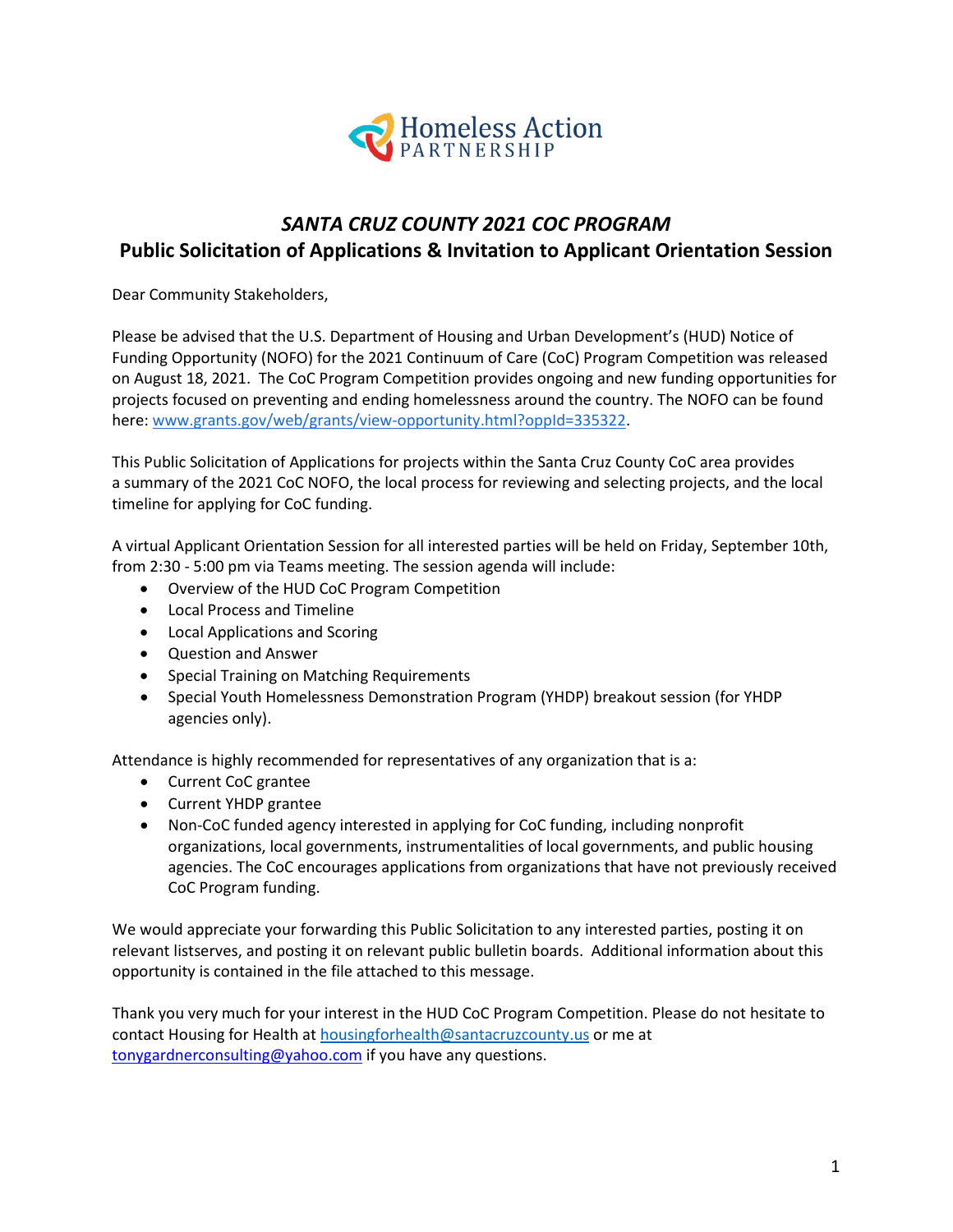The Teams link for the Information Session is:

# Microsoft Teams meeting

**Join on your computer or mobile app [Click here to join the meeting](https://teams.microsoft.com/l/meetup-join/19%3ameeting_ZDg1NDFlMzQtNGNkNy00OTg0LTkxMTYtYTY1MTJlNDMyNWI4%40thread.v2/0?context=%7b%22Tid%22%3a%2252044d34-04cb-41a4-a0cd-54ae6eeffb9f%22%2c%22Oid%22%3a%225b454d53-e4ae-452c-baa2-149009ab143a%22%7d) Or call in (audio only)** [+1 916-318-9542,,920400133#](tel:+19163189542,,920400133#%20) United States, Sacramento Phone Conference ID: 920 400 133# [Find a local number](https://dialin.teams.microsoft.com/15e6754c-2a85-4415-879d-8476e4fc5c0e?id=920400133) | [Reset PIN](https://mysettings.lync.com/pstnconferencing)

The information session will be recorded and a link to the recording will be posted on the HAP website after the session.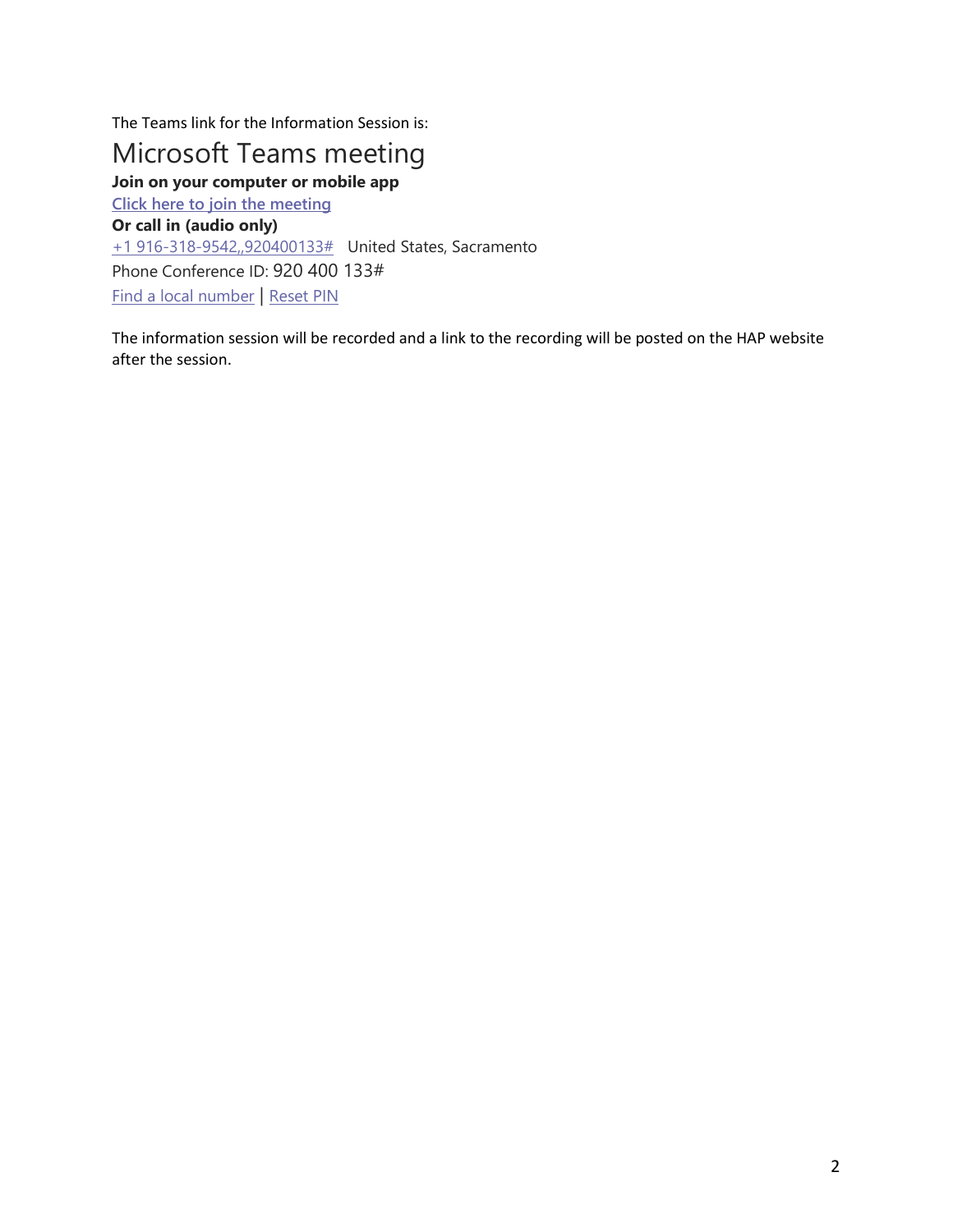#### **Summary of Funds Available to Santa Cruz County**

| <b>Estimated Renewal Demand:</b>       | \$3,576,166 |  |  |
|----------------------------------------|-------------|--|--|
| <b>Estimated Tier 1 Funding:</b>       | \$3,576,166 |  |  |
| <b>Estimated Tier 2 Funding:</b>       | \$242,268   |  |  |
| <b>Estimated CoC Bonus Funding:</b>    | \$242,268   |  |  |
| <b>Estimated DV Bonus Funding:</b>     | \$149,015   |  |  |
| <b>Estimated YHDP Renewal Demand:</b>  | \$1,269,188 |  |  |
| <b>Estimated Planning Grant Funds:</b> | \$145,361   |  |  |
| <b>TOTAL OF ABOVE:</b>                 | \$5,381,998 |  |  |

#### **Local Process Timeline (Subject to Change)**

| Event                                                      | Date/Deadline                            |
|------------------------------------------------------------|------------------------------------------|
| HUD releases 2021 CoC NOFO & E-snaps Applications          | August 19, 2021                          |
| HAP issues initial local notice of CoC NOFO to agencies    | August 19, 2021                          |
| HAP releases Public Solicitation of Applications for CoC   | September 1, 2021                        |
| funds & invitation to Applicant Orientation Session        |                                          |
| <b>Virtual Applicant Orientation Session (recorded)</b>    | September 10, 2021, 2:30-5:00 via Teams  |
| Deadline to submit local supplemental application          | October 13, 2021 5:00                    |
| materials (via e-mail) and HUD applications (via e-snaps)  |                                          |
| (at least 30 days before HUD deadline)                     |                                          |
| HAP Board decision meeting to evaluate, approve or reject, | October 22, 2021, 1:00-5:00 (latest) via |
| and rank/tier projects/may include applicant presentations | Teams                                    |
| Written decisions sent to applicants (at least 15 days     | <b>November 1, 2021</b>                  |
| before HUD deadline)                                       |                                          |
| <b>Applicant appeals period</b>                            | November 1-4, 2021.                      |
| Deadline for HAP to send appeals decisions to applicants   | <b>November 5, 2021</b>                  |
| Technical review of e-snaps project applications and       | November $1 - 9$ , 2021                  |
| coordination with applicants to make corrections           |                                          |
| Complete CoC Application and Project Priorities submission | November 10, 2021                        |
| posted on website (at least 2 days before HUD deadline)    |                                          |
| <b>HUD deadline</b> for submission of CoC Application      | November 16, 2021, 4:59 PST              |

#### **Role of the Homeless Action Partnership (HAP) and the Housing for Health (H4H) Division**

Our CoC, known locally as the HAP, is the local body charged by HUD with carrying out a collaborative process for prioritizing and selecting local projects for CoC fund. Further local process details will be provided at the Applicant Orientation Session. The County Human Services Department H4H Division staffs the HAP and is the HUD-required Collaborative Applicant for the CoC, responsible for coordinating the process and submitting the consolidated funding application to HUD.

#### **Notice Regarding Key Changes to the YHDP Program**

This year's NOFO funds YHDP project non-competitively and allows YHDP grantees to *replace* their projects with new YHDP projects that better meet youth needs. The NOFO contains a long list of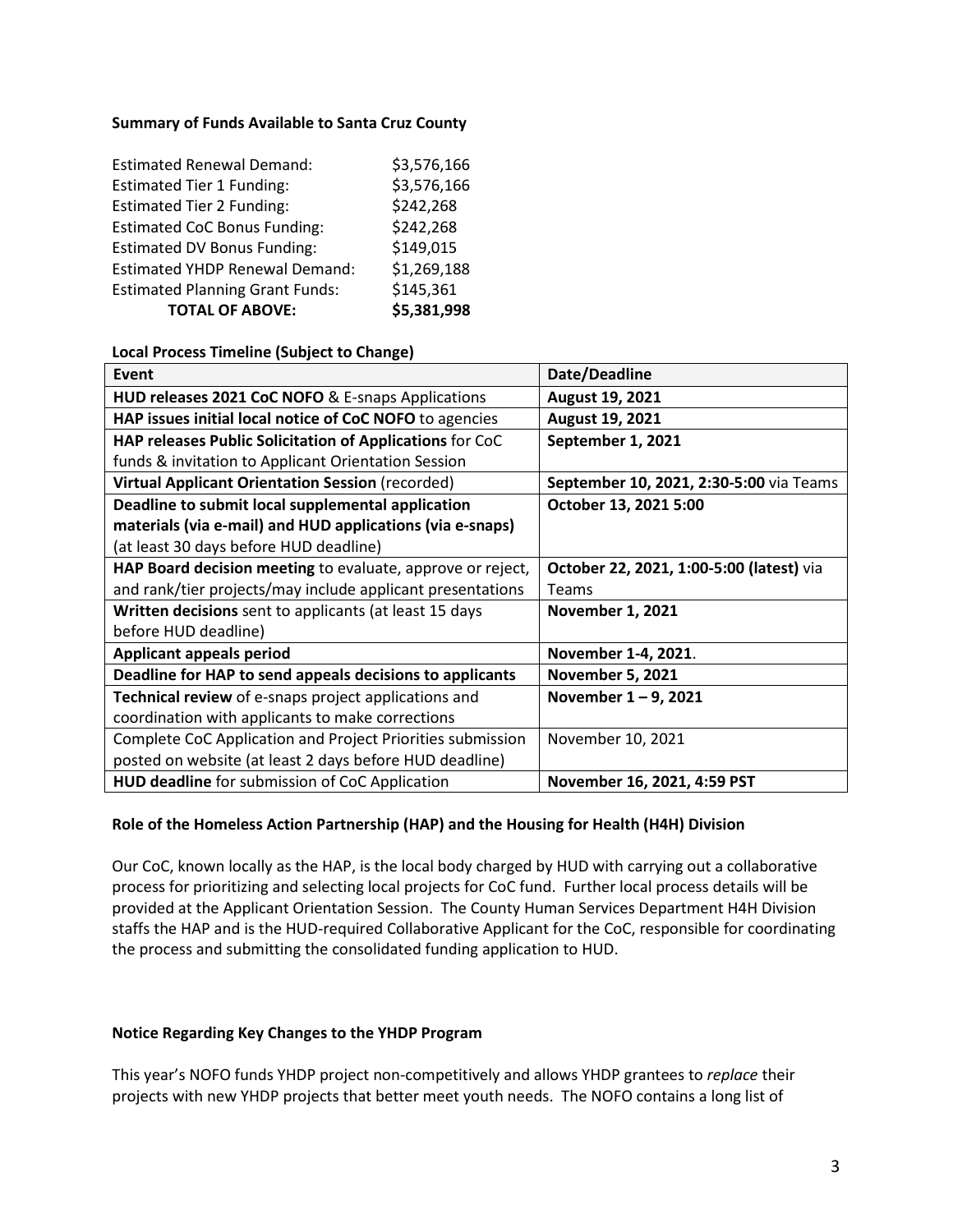program flexibilities that YHDP projects can implement. We will discuss these possibilities during the above Applicant Orientation, YHDP breakout.

### **Summary of 2021 HUD CoC NOFO**

#### **Overview**

Each year the U.S. Department of Housing and Urban Development (HUD) releases a Notice of Funding Opportunity (NOFO), signifying the beginning of a funding competition among more than 450 Continuums of Care (CoC), the community stakeholder groups that guide local responses to homelessness. The 2021 CoC NOFO was released on August 18, 2021, opening the competition making available **approximately \$2.656 billion** to serve people experiencing homelessness nationally. Consolidated applications for CoC funds are due to HUD **November 16, 2021, 5PM Pacific**.

Before the consolidated application is submitted to HUD, our CoC, the Homeless Action Partnership (HAP), is required to hold a local competition to determine which projects will be included in the consolidated application, along with their relative priority. The results of the local competition dictate for which projects the CoC will seek funding. Additional information about project application requirements and standards will be available at the upcoming Applicant Technical Assistance Session. For further information about the CoC Notice of Funding Available (NOFA), the CoC Interim Rule, and HUD's CoC online application system (called e-snaps) go to: [https://www.hud.gov/program\\_offices/comm\\_planning/coc/competition.](https://www.hud.gov/program_offices/comm_planning/coc/competition)

# **Further Details About the Local Funding Possible**

**\$5,381,998** is the possible total (before Fair Market Rent adjustments) for Santa Cruz County projects. This includes:

- **\$4,845,354** is our Annual Renewal Demand (ARD), the amount needed for one-year *renewal* of all expiring grants of two categories:
	- **\$3,576,166** for expiring CoC grants and/or for **reallocation** to eligible new projects that better meet our needs
	- **\$1,269,188** for expiring YHDP grants and/or for **replacement** with new YHDP projects that better meet youth needs (not competitively ranked).
- **\$242,268** is our total possible amount for **new CoC bonus** projects (5% of ARD). Eligible types of CoC bonus projects: permanent supportive housing (PSH), rapid rehousing (RRH), joint TH and RRH (TH-RRH), Coordinated Entry (CES), and dedicated HMIS.
- **\$149,015** is our total possible amount for nationally competitive **Domestic Violence (DV) bonus** projects. Eligible types of DV bonus projects:
	- o RRH
	- o TH-RRH
	- o CES project focused on DV, demonstrating trauma-informed and victim-centered approach
- **\$145,361** for one **CoC planning** project (not competitively ranked).

# **Tiered Funding Approach for Competitive Projects**

HUD requires CoCs to rank projects that are subject to competition into two tiers, which are financial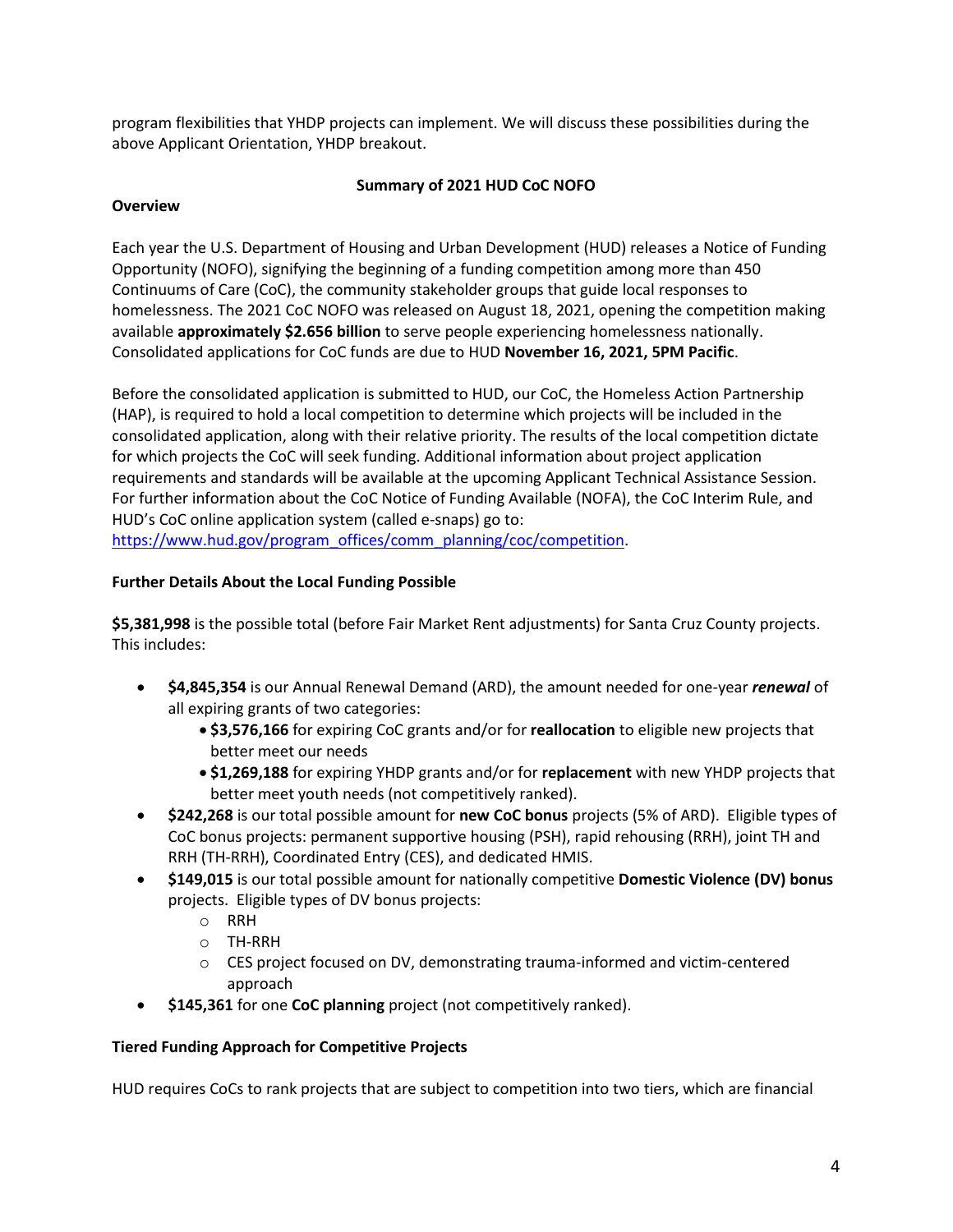thresholds. **Tier 1** is 100% of the ARD amount minus the ARD amount for YHDP renewal or replacement projects. **Tier 2** is the difference between Tier 1 and the maximum possible amount of CoC bonus funds. (Note DV bonus project amounts don't add to the Tier 2 amount, but they must be ranked and tiered (more about that below). YHDP renewal or replacement projects and CoC planning grant projects are non-competitive and therefore do not need to be ranked or tiered. In summary:

- **\$3,576,166** is our Tier 1 amount
- **\$242,268** is our possible maximum Tier 2 amount **\$3,818,434** total of Tier + Tier 2

The purpose of tiering is for CoCs to indicate which projects are its highest priorities for funding. Although the Tier 1 threshold is determined by the ARD for expiring CoC renewal projects, it does not mean renewal must be ranked and placed in Tier 1. The CoC can decide to put one or more renewals into Tier 2, while elevating new CoC or DV bonus projects into Tier 1.

# **Order by Which HUD will Select Projects**

- 1. First, all **CoC planning** projects
- 2. Then, **Unified Funding Agency** (UFA) cost projects
- 3. Then, all renewal and replacement **YHDP** projects
- 4. Then, DV bonus projects based on the **DV bonus** criteria in the CoC NOFO; if awarded as a DV bonus, it will be removed from the list and projects below it will slide up one rank; if not, it will retain the rank provided by the CoC and be treated as a regular project.
- 5. Then, projects fully in in **Tier 1** based on CoC score from highest to lowest CoC score
- 6. Then, projects fully in **Tier 2** in order of score until there is no more funding available based on the following Tier 2 scoring factors totaling 100 points:
	- a. **CoC Score**: Up to 50 of 100 points will be awarded in direct proportion to the score received on the CoC Application
	- b. CoC **Project Ranking**. Up to 40 of 100 points for the CoC's ranking of the project application(s). Points will be assigned directly related to the CoCs ranking of projects
	- c. Commitment to **Housing First**. Up to 10 of 100 points.

For projects that **straddle** the two tiers, the Tier 1 portion will be funded in accordance with the above Tier 1 process and the Tier 2 portion will be funded in accordance with the Tier 2 process. HUD may award project funds for just the Tier 1 portion, provided the project is still feasible.

# **Summarized HUD Policy Priorities for 2021**

- **1. Ending homelessness** for all persons (vets, youth, families, chronically homeless)
- **2.** Using a **Housing First** approach (rapid placement, no preconditions)
- 3. Reducing **unsheltered homelessness** (addressing encampments, ID PH options)
- **4.** Improving **system performance** (performance measures, CES, project effectiveness)
- 5. **Partnering with Housing, Health, and Service agencies** (health & PHA partnerships)
- 6. **Racial Equity** (system & program changes to address disparities)
- 7. Persons with **Lived Experience** (inclusion in CoC planning process).

#### **Major NOFO Changes for 2021**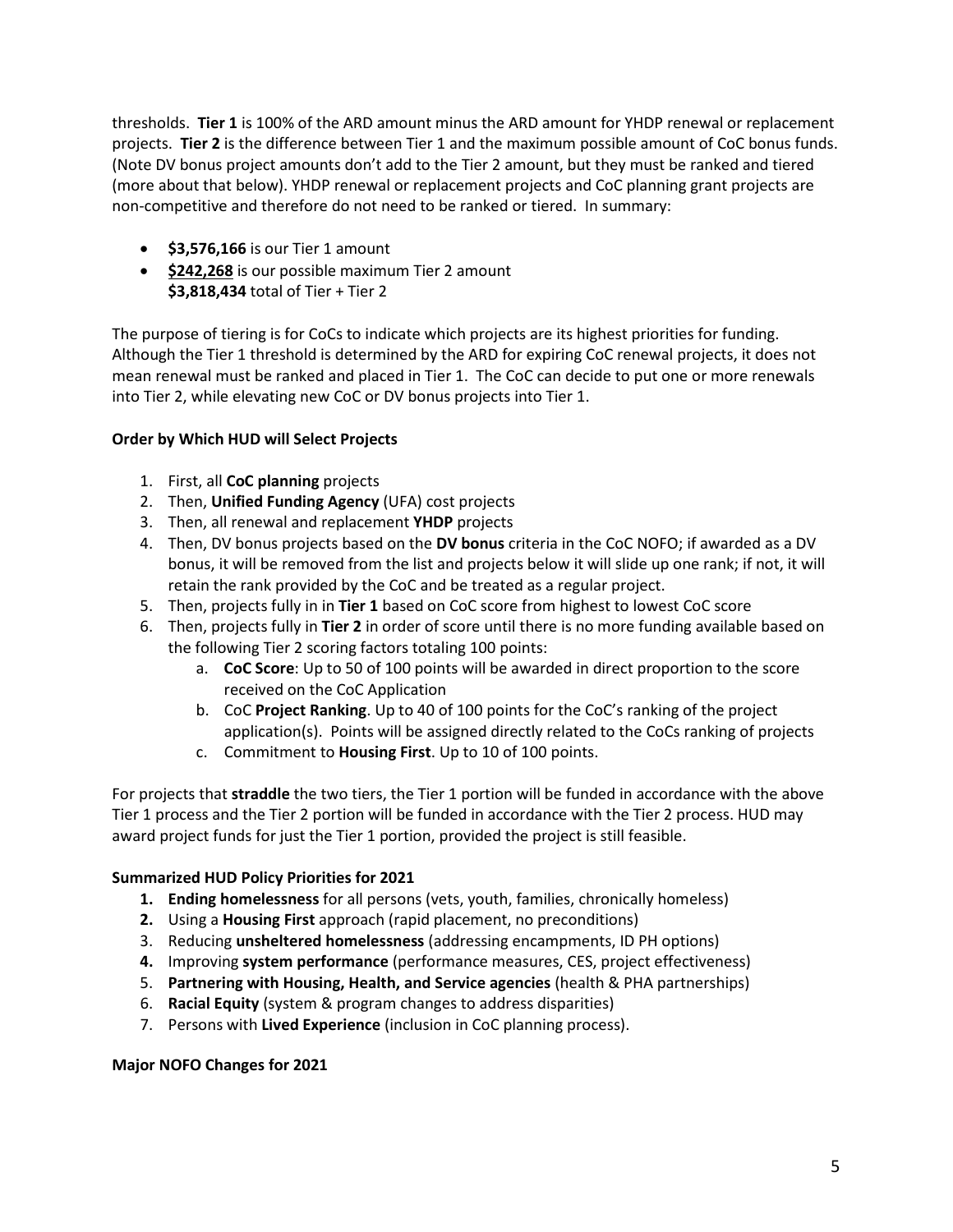- 1. **Indian tribes** have been added to the list of entity types that can be Collaborative Applicants and recipients of funds. Tribal areas can become CoC areas or be added to contiguous CoC areas.
- 2. Using **Housing First** is again being required.
- 3. 10 bonus points are being added for creation of new PSH and RRH projects that **coordinate with housing and healthcare organizations**.
- 4. More points are being given for coordination with public housing authorities (PHA) in using new **American Rescue Plan (ARP) vouchers** and **homeless preferences** for other vouchers.
- 5. More points are being added for addressing **racial equity** factors, including (a) identifying and eliminating barriers to equity, and (b) using equity in rating and ranking project applications.
- 6. Points are being added for how **COVID-19-related challenges** have been addressed.
- 7. **Unsheltered homelessness** won't be considered this year due to COVID-19.

#### **Local Process and Timeline Requirements**

HUD requires that CoC's carry out a **fair and objective local process**, free of **conflict of interest**, for soliciting, reviewing, ranking, and selecting (or rejecting) new and renewal projects for CoC funds. This process should emphasize the following elements that carry significant points in the competition:

- 1. Publicly posted **objective scoring criteria**, such as cost effectiveness, type of population served, type of housing, and commitment to Housing First, should account for at least 33% of local competitive points.
- 2. Publicly posted **system performance measures** (using **HMIS**), such as returns to homelessness, first-time homelessness, and jobs/income growth, should account for at least 20% of local competitive points.
- 3. Assessment of each project's success in **housing placement outcomes** and **rapidity of housing placemen**t, and how the CoC considers the **severity of client barriers** when ranking projects.
- 4. Promotion of **racial equity** by including **diverse participation in project review and selection** and **scoring project's efforts to assess and eliminate racial/ethnic barriers** to participation.
- 5. Performance review of existing projects and **reallocation** of funds from lower performing projects to new higher performing projects (should have reallocated at least 20% since 2016).
- 6. Timeline issues CoC must have:
	- a. Local application deadline no later than **30 days** before HUD deadline (November 16)
	- b. Notice to applicants of ranking results no later than **15 days** before the HOUD deadline
	- c. Website posting of consolidated application at least **2 days** before HUD deadline.

#### **Eligible Applicants for Project Funds**

Nonprofit organizations, States, local governments, instrumentalities of State and local governments, public housing agencies, and tribal organizations are eligible.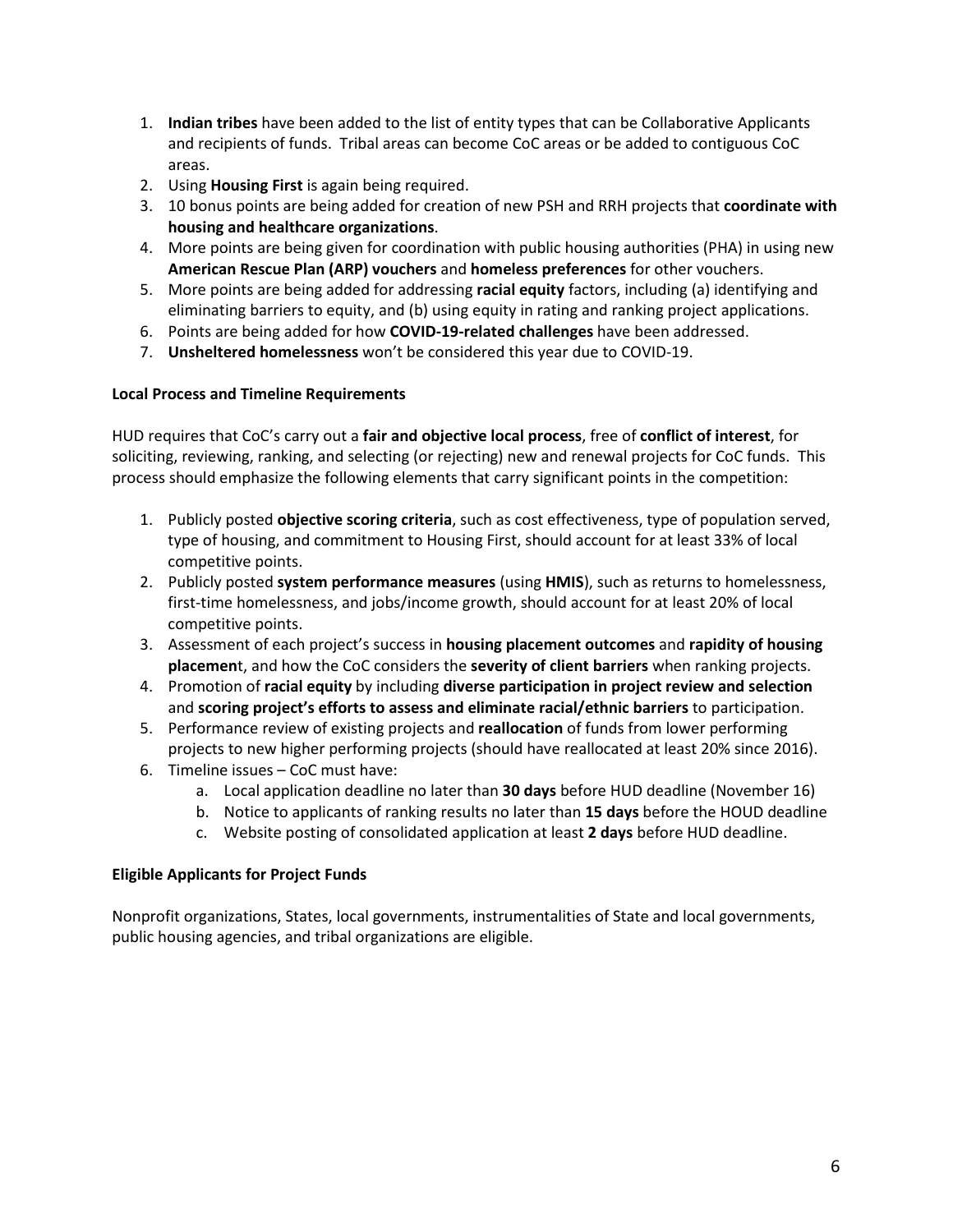# **Eligible Project Types in 2021 NOFO**

The 2021 process is open to a variety of CoC and YHDP renewal and new project application types that are detailed below.

#### Renewal Applications

**Renewal projects** are existing CoC and YHDP projects of any type that are expiring between **1/1/22 and 12/31/22**. They are eligible to apply in 2021 for one year of continuation funding for their existing *term* activities (i.e., leasing, rental assistance, supportive services, operations, HMIS, and admin); non-term activities are not eligible for renewal (i.e., acquisition, construction, and rehab).

• **Consolidation option** – applicants with more than one renewal project of the same type (e.g., PSH for chronically homeless adults) can choose to consolidate up to 10 such projects into a single consolidated project. But **combined CoC -YHDP consolidations aren't allowed**.

Note: YHDP renewals are not subject to competition this year.

#### New Project Applications

In 2021, CoCs may submit new projects created through (1) reallocation, (2) CoC bonus, (3) combination of reallocation and CoC bonus, (4) DV bonus, and (5) YHDP replacement. To be eligible for any new project, a CoC must use system performance measures (see above) in ranking and selecting projects.

Also, new projects typically can request grant terms of one or more years depending on the project type, but maximizing future funding for the CoC favors requesting only one year (e.g., renewal of a one-year \$100,000 grant would be \$100,000 per year, while a three-year \$100,000 grant would be only \$33,333 per year).

- New **Stand-alone vs. expansion** grants Generally, a new project can be either a stand-alone project or an expansion of an existing renewal to increase the numbers served, beds/units provided, services provided, HMIS services, etc. The new expansion applications must be submitted separately from the renewal application being expanded, although if both are funded HUD will issue a single contract. The expansion grant can be **funded only if the underlying renewal is also funded**. **YHDP projects are not eligible** for the expansion process this year. **DV bonus projects can be created** using the expansion process.
- **Transition grant** option Applicants may opt to use the grant year to transition a renewal project from one CoC Program component to another (e.g., TH to RRH, RRH to PSH). To create a transition grant, the CoC must agree to wholly eliminate the original projects and use those funds to create the single, new transition grant. No more than 50% of the funds may be used on the original project activities being transitioned.

#### *New Reallocation and/or CoC Bonus Projects-*

The following project types are eligible in 2021 to be created through **reallocation** of existing renewal funding (amount varies based upon Board reallocation decisions) and/or the **CoC bonus**, which can be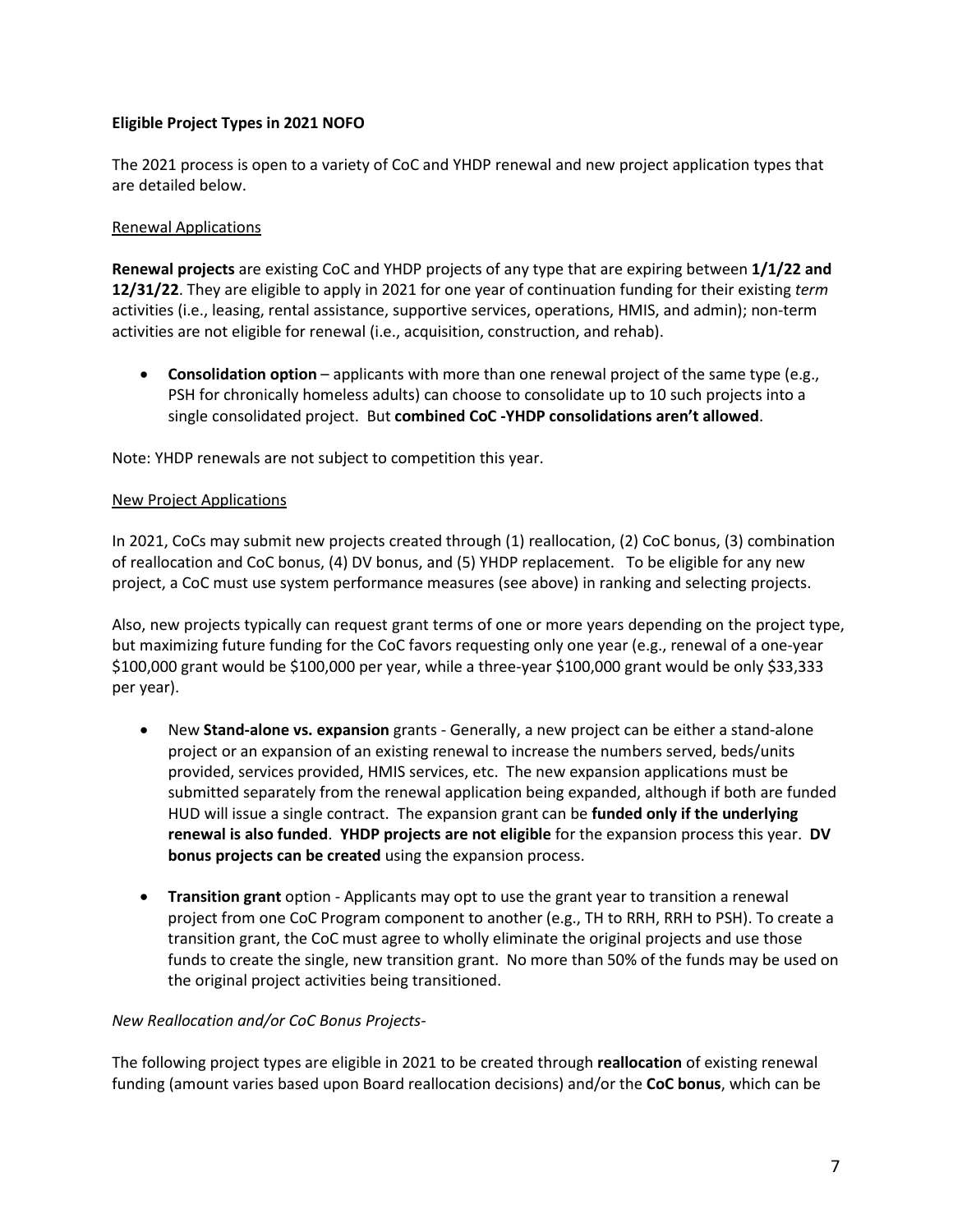no more than 5% of ARD (**242,268** in our case). One or more projects can be created, but the overall amount requested cannot exceed the funds being reallocated and/or the maximum CoC bonus.

- 1. **PSH** projects that will serve the qualified chronically homeless or DedicatedPLUS population
- 2. **RRH** projects that will serve homeless categories 1, 2, and 4.
- 3. **TH-RRH** projects that will serve homeless categories 1, 2, and 4.
- 4. **CES** project that will serve homeless categories 1, 2, and 4.
- 5. **HMIS** project.

#### *Domestic Violence Bonus Projects-*

The 2021 NOFO provides a set-aside of **\$102 million** nationally for a DV bonus competition for new projects that serve a 100% DV population. Each CoC can receive a DV bonus amount of no more than 15% of its Preliminary Pro Rata Need (in our case **\$149,015).** The minimum single application amount is \$50,000.Also, a DV bonus project can be an expansion of a non-DV renewal (e.g., a RRH project expands to serve an exclusively DV population in the expansion). Eligible project types:

- 1. **RRH** following Housing First, one or more projects
- 2. **TH-RRH** following Housing First, one or more projects
- 3. **CES focused on DV** priorities, trauma-informed, client centered, no more than one project.

HUD competitive scoring for DV bonus funds will include:

- **CoC Score**. Up to **50 points** in direct proportion to the score received on the CoC Application
- **Need** for the Project. Up to **25 points** based on the extent the CoC quantifies the need
- **Quality** of the Project Applicant. Up to **25 points** based on the previous performance.

Because CoCs must **rank** all new DV Bonus projects, care must be taken to avoid unintended consequences for lower projects. This is because if **HUD selects** a project for the bonus, it will **remove the project from the CoC Priority Listing** and all **projects below the DV bonus project will slide up one rank** position. However, if **HUD does not select** the project, it will remain on the CoC Priority Listing, **may get selected as a regular new project**, which could negatively impact **projects ranked below it.**

#### *YHDP Replacement Projects-*

In 2021, a YHDP renewal applicant may opt to **replace** its current project with a new project. The new project can include **activities ineligible under the CoC Program** and can retain parts of its old program, provided the replacement project demonstrates it will directly address youth homelessness, and includes written approval by both the CoC and **Youth Advisory Board** (YAB). Eligible replacement project types:

- **PSH**
- **TH-RRH**
- TH or **Crisis Residential TH**
- **CES** focused on youth
- **Supportive Services Only** (SSO) e.g., housing search, case management, drop-in centers, legal services, or street outreach (SO)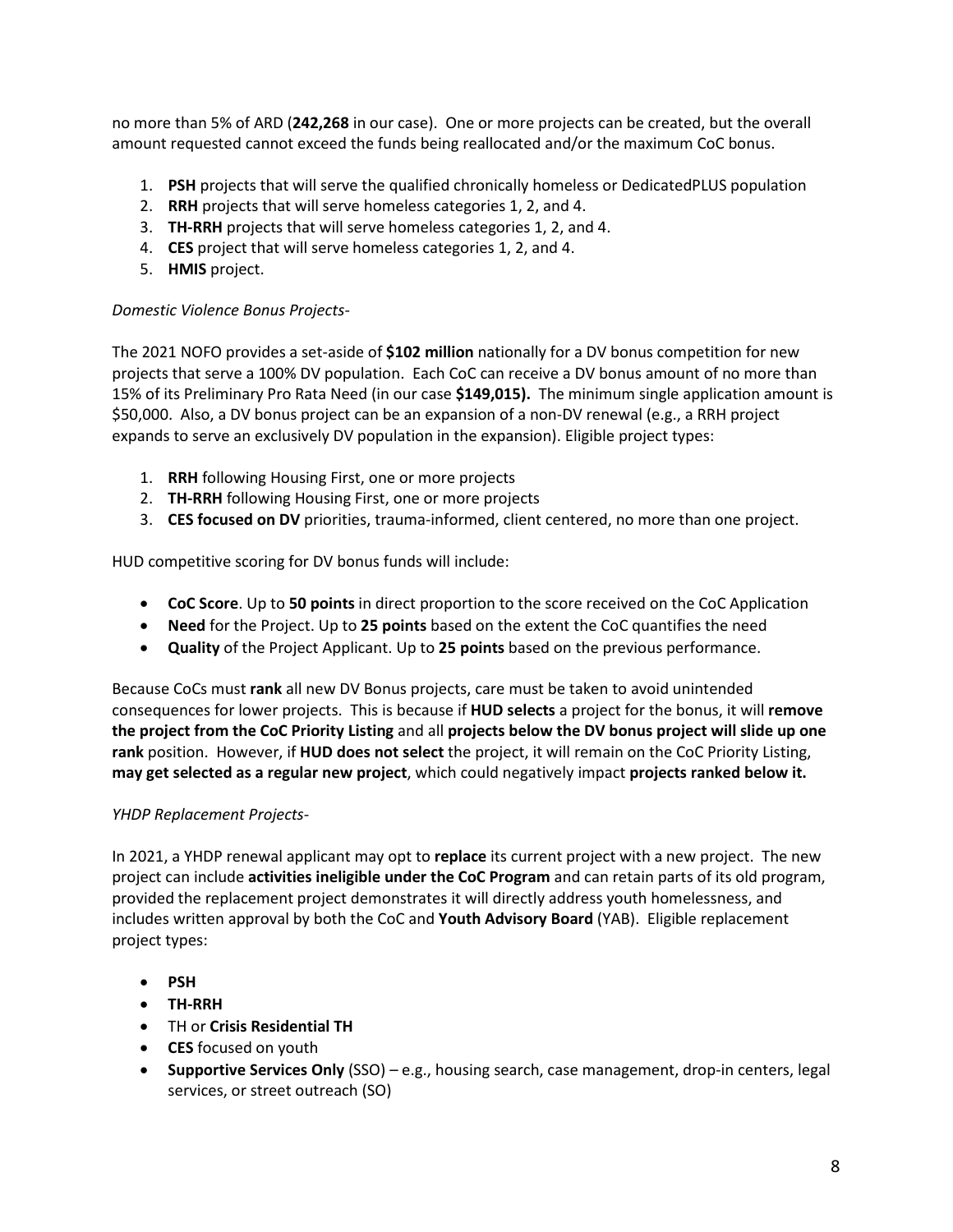- **Host homes** and **kinship care**
- **Other innovative project** approved by YAB and CoC that provides evidence it will achieve positive outcomes and be cost effective.

The NOFO has a long list of **special program flexibilities** that are beyond the scope of this summary. In sum, the flexibilities relate to issues such as subsidizing housing costs, paying for a range of other youth living costs, and relaxed lease and housing inspection-type requirements. For details, please see the CoC NOFO, especially pp. 36-40. Both the Youth Advisory Board (YAB) and CoC Board must approve YHDP replacement projects in writing.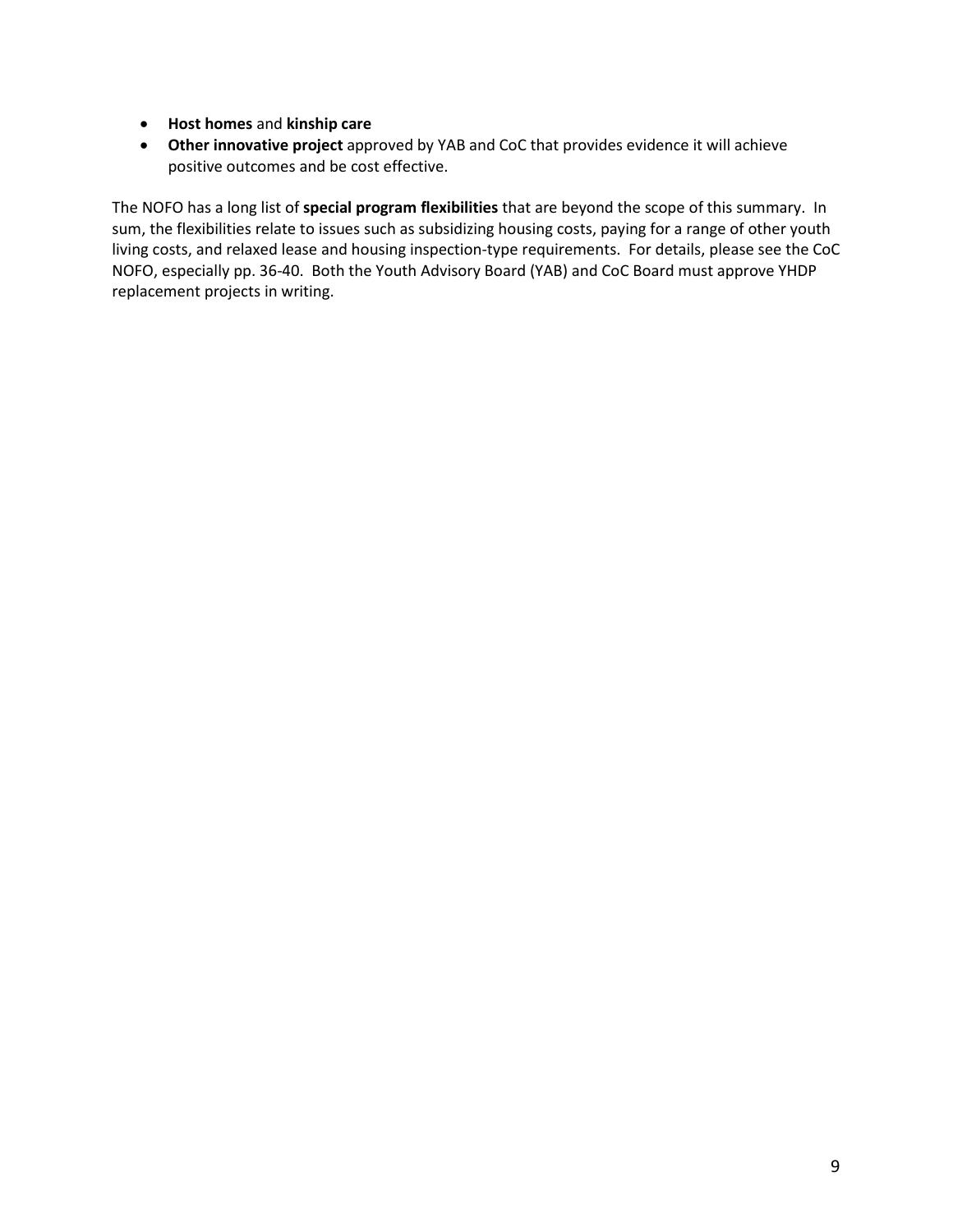# **Summary of CoC Scoring Factors in 2021**

| Category                            | <b>Summary Description &amp; Sub-Points</b>                                                           | <b>Total Points</b> |
|-------------------------------------|-------------------------------------------------------------------------------------------------------|---------------------|
| 1. CoC                              | Inclusive membership - 1<br>$\bullet$                                                                 | 96 pts              |
| Coordination                        | Invitation process new members - 1<br>٠                                                               |                     |
| &                                   | Solicits opinions from knowledgeable individuals - 1<br>٠                                             |                     |
| <b>Engagement</b>                   | Accepts proposals from new organizations - 1<br>٠                                                     |                     |
|                                     | Coordination with Federal, State, Local, Private, and Other<br>$\bullet$                              |                     |
|                                     | Organizations - 2                                                                                     |                     |
|                                     | Ensuring Families are not Separated - 2<br>٠                                                          |                     |
|                                     | Collaboration Related to Children and Youth - 3<br>$\bullet$                                          |                     |
|                                     | Addressing the Needs of Victims of DV - 5<br>$\bullet$                                                |                     |
|                                     | Addressing the Needs of LGBT Individuals - 5<br>$\bullet$                                             |                     |
|                                     | Coordinates with Public Housing Agencies - 10<br>$\bullet$                                            |                     |
|                                     | Discharge Planning - 3<br>$\bullet$                                                                   |                     |
|                                     | Uses a Housing First approach - 10<br>٠                                                               |                     |
|                                     | Street Outreach - 3<br>$\bullet$                                                                      |                     |
|                                     | Prevents criminalization $-2$<br>٠                                                                    |                     |
|                                     | Increases RRH beds - 10<br>$\bullet$                                                                  |                     |
|                                     | Increases mainstream benefits access - 4<br>$\bullet$                                                 |                     |
|                                     | CES effectiveness $-3$<br>$\bullet$                                                                   |                     |
|                                     | Promoting Racial Equity - 7<br>$\bullet$                                                              |                     |
|                                     | Including persons with lived experience $-1$<br>$\bullet$<br>Addressing COVID-19 - 20                 |                     |
|                                     | ٠<br>Promoting volunteering/community service $-2$                                                    |                     |
|                                     | $\bullet$<br>٠                                                                                        |                     |
| 2. Project                          | Section 3 Requirements $-$ (-2)<br>Objective criteria used to review to applications - 8<br>$\bullet$ | 30 pts              |
| Capacity,                           | System performance measures used for applications - 8<br>٠                                            |                     |
| Review, and                         | Comparable Database to Evaluate DV providers - 2<br>$\bullet$                                         |                     |
| Ranking                             | Rapid Return to Permanent Housing and Severity of Barriers<br>$\bullet$                               |                     |
|                                     | Experienced by Program Participants - 4                                                               |                     |
|                                     | Promote Racial Equity in ranking process - 1<br>٠                                                     |                     |
|                                     | <b>Reallocating Projects - 4</b><br>$\bullet$                                                         |                     |
|                                     | Ranking process publically announced - 3<br>٠                                                         |                     |
| 3. HMIS                             | HIC timely and complete $-1$<br>$\bullet$                                                             | 11 pts              |
|                                     | Comparable Database for DV Providers in place - 2<br>٠                                                |                     |
|                                     | 85% Bed coverage rate - 6<br>$\bullet$                                                                |                     |
|                                     | LSA timely and complete - 2<br>$\bullet$                                                              |                     |
| 4. PIT Count                        | Commitment to sheltered and unsheltered count in 2022-2<br>$\bullet$                                  | 3 points            |
|                                     | Commitment to special youth count in 2022 - 1<br>$\bullet$                                            |                     |
| 5. System                           | Reducing Homelessness - Individuals and Families - 1<br>$\bullet$                                     | 23 pts              |
| Performance                         | Reduction in the Number of First Time Homeless - 3<br>$\bullet$                                       |                     |
|                                     | Length of Time Homeless - 6<br>$\bullet$                                                              |                     |
|                                     | Permanent Housing Placement or Retention - 5<br>$\bullet$                                             |                     |
|                                     | Returns to Homelessness-4<br>$\bullet$                                                                |                     |
|                                     | Jobs and Income Growth - 4<br>$\bullet$                                                               |                     |
| 6. Coordinate                       | Leveraging Housing Resources - 5<br>$\bullet$                                                         | 10 bonus            |
| with Housing &<br><b>Healthcare</b> | Leveraging Healthcare Resources - 5<br>$\bullet$                                                      | pts                 |
|                                     |                                                                                                       |                     |
|                                     | <b>Total</b>                                                                                          | $163 (+10)$         |
|                                     |                                                                                                       | bonus pts)          |